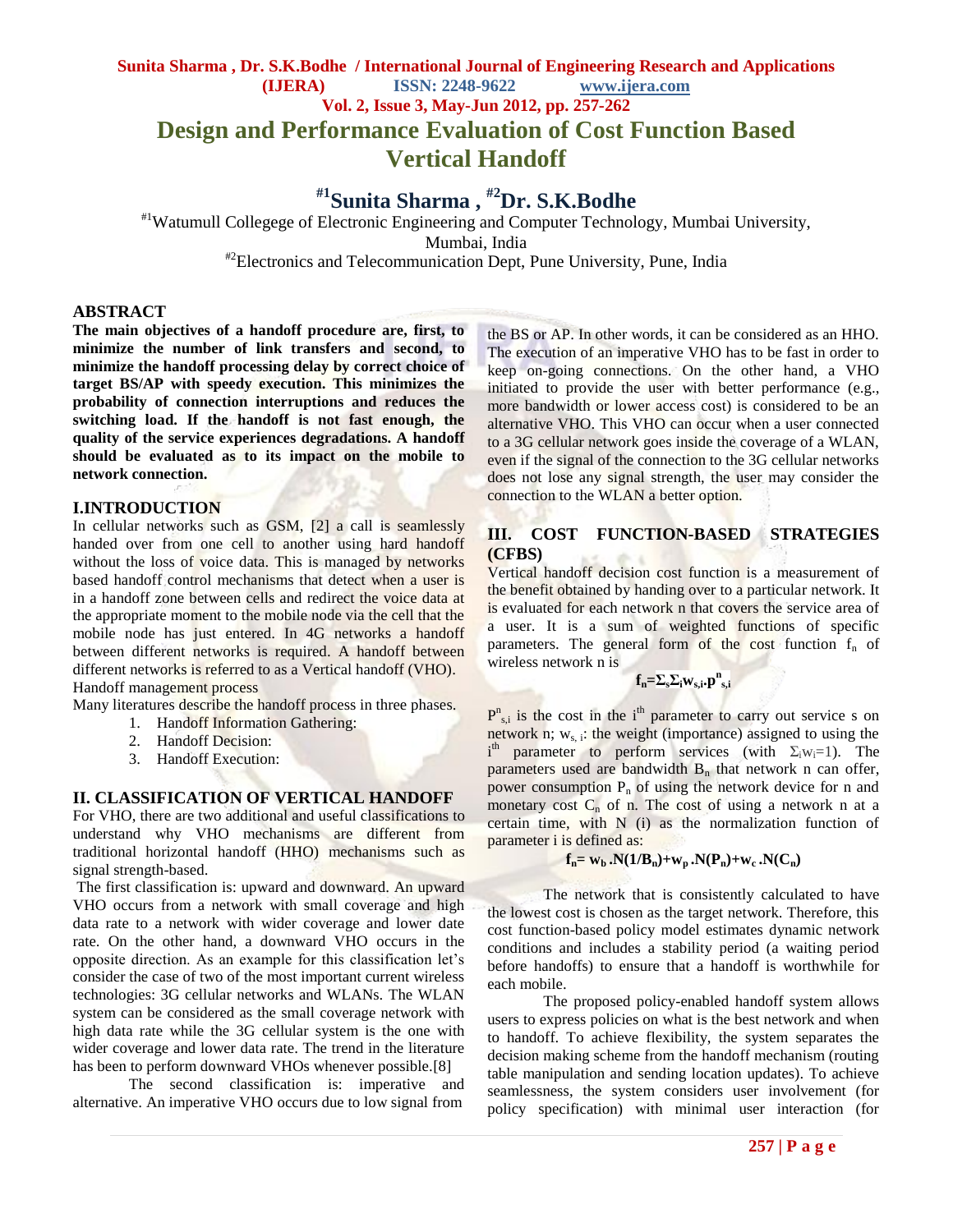### **Sunita Sharma , Dr. S.K.Bodhe / International Journal of Engineering Research and Applications (IJERA) ISSN: 2248-9622 www.ijera.com**

**Vol. 2, Issue 3, May-Jun 2012, pp. 257-262**

automation). To improve system stability in the handoff mechanism, load balancing solution is proposed avoiding the handoff synchronization problem (simultaneous decision by many mobiles). For that, we have implemented a performance agent that collects the information on the current bandwidth usage at base stations, and periodically announces this information to its coverage.

Since, all data traffic goes through base station they have the most accurate information on current bandwidth usage and the available bandwidth in the network. They solve the problem through a randomized stability period. We use the utility function (higher utility  $=$  target network), to evaluate the reachable wireless networks discovered (bandwidth and movement speed as factors) and to quantify the QoS (Quality of Service) provided by the wireless network on the mobile terminal. We introduce two adaptive handoff decision methods adjusting the stability period, according to the network resources and the running applications on the mobile terminal. In the proposed handoff scheme, the handoff decision method is preceded by a system discovery method (Algo-1). [10] The latter is based on an adaptive interface activating method that adjusts the interface activating interval relying on the distance between the mobile terminal and the base station. For that, an ideal coverage concept (i.e., the real coverage in a wireless overlay network) is introduced in which mobile terminal's position information and a Location Service Server can assist mobile terminal in deciding when to activate its interfaces (Algo-2). Thus, the system discovery method can balance the power consumption and system discovery time.

The proposed vertical handoff decision is based on a policy- based networking architecture (i.e., IETF framework). All the described decision strategies were evaluated on two types of networks: WLAN and WWAN such as GSM or GPRS.

In the simulations, the evaluated heterogeneous wireless networks consist of a single GSM network, 100 WLANs where WLANs are randomly deployed [11] . The topology covers an area 3000 m in length and 3000 m in width with 10 base stations. The number of mobile nodes ranges from 10 to 70 in the area of  $100\times100$  m, and the mobility of random way point is adopted for each mobile node with random direction and random velocity from 1 to 25 m/s. The transmission range of GSM covers the whole area, where that of each WLAN is 100 m<sup>2</sup>. The bandwidths of GSM, WLAN, are 384 kb/s, and 54 Mb/s respectively.

The simulation considers two classes of traffic, i.e., constant bit rate (CBR) and variable bit rate (VBR). The CBR traffic is assumed to arrive at the heterogeneous network to a Poisson distribution with arrival rate λ. The average holding time of the CBR traffic is exponentially distributed  $(\mu)$ , and its mean is normalized to unity. On the other hand, the VBR traffic is assumed to arrive based on a self similar model.

The RSS received by a mobile node is different when it uses different wireless networks.Several useful parameters for the simulations are summarized in Table I.

| Table1: Simulation parameters for Vertical Handoff |                   |  |
|----------------------------------------------------|-------------------|--|
|                                                    | <b>Evaluation</b> |  |

| <b>Simulation Parameter</b>       | Values                         |  |  |
|-----------------------------------|--------------------------------|--|--|
| Area of Coverage for Simulation   | $3000(m)\times 3000(m)$        |  |  |
| Number of WLAN Access Points      | 100                            |  |  |
| Number of Base Stations           | 10                             |  |  |
| <b>Transmission Range of WLAN</b> | $100 \text{ m}$                |  |  |
| Transmission Range of GSM         | $1000 \text{ m}$               |  |  |
| Path Loss Exponent (WLAN)         | 4.5                            |  |  |
| Path Loss Exponent (GSM)          | 2.8                            |  |  |
| <b>Arrival Rate CBR</b>           | variable                       |  |  |
| Arrival Rate Self Similar Traffic | variable                       |  |  |
| Data Rate: WLAN                   | 1.6 Mbps                       |  |  |
| Data Rate: GSM                    | 384 Kbps                       |  |  |
| Mobility model (Random way Point) | Velocity<br>$(1-25)$<br>m/sec) |  |  |

### **IV. RESULTS FOR CBSF VERTICAL ALGORITHMS**

In case of CBSF we have evaluated the performance in terms of number of handoffs, handoff delay and dropping probability. The blocking probability is not evaluated since this is a heterogeneous network, because it is assumed that two different networks have already accepted the call/request from the mobile terminal. The RSS based algorithms are derivatives of the conventional handoff algorithms in homogeneous networks. In case of heterogeneous network we applied the same logic only difference is the propagation characteristics and the threshold is different for two networks.

Figure 2 shows the performance of vertical handoffs in discussion in terms of number of handoff requests generated. From the graphs we observe that for handoff algorithm based on RSS threshold performs similar to the handoff algorithm in homogeneous network. In this case also we observe the "ping-pong" effect.[6] To improve the performance we have tested the network for handoff algorithm based on RSS with hysteresis, the results of simulation indicate that number of handoff requests have reduced by a factor of 10 for traffic of 100 packets per second. For algorithm-1 the numbers of requests are 2 times less as compared to RSS with Threshold based algorithm. The simulation results indicate that the algorithm-2 improves the performance by a factor of 1.6 as compared to algorithm-1.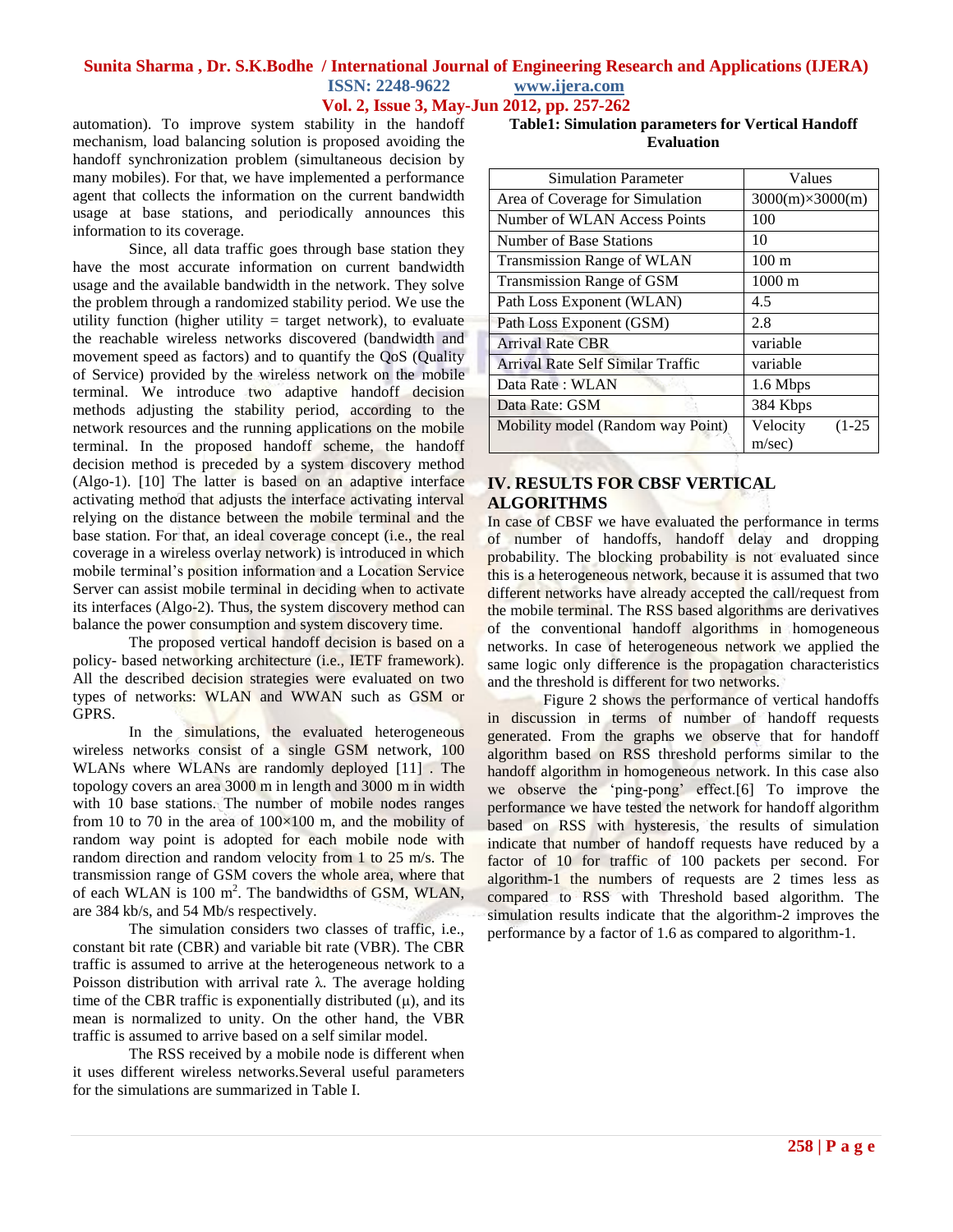### **Sunita Sharma , Dr. S.K.Bodhe / International Journal of Engineering Research and Applications (IJERA) ISSN: 2248-9622 www.ijera.com Vol. 2, Issue 3, May-Jun 2012, pp. 257-262**



**Figure1:Number of vertical handoffs requested for variable traffic (CBR)**

In case of heterogeneous networks it important to evaluate the handoff process in terms of time taken by the mobile terminal to change of its link from one type of network to another. We call this as "handoff delay". Figure .3 shows the performance of the network under test for variable traffic (CBR). It is observed that handoff algorithm-2 strategy results in maximum delay for handoff execution; this is due to time taken by both the networks to evaluate handoff requirement and passing on the information of requirement and availability of resources and confirming the handoff request. Further it is observed that the variability of the delay is very high with respect to the traffic variations ( $\sigma$  = 452 with mean delay of 64 ms). The delay of handoff algorithm-1 is less as compared to algorithm-1 ( $\sigma$  = 244 with mean delay of 45 ms).



**Figure:2 Handoff delay for vertical handoff execution for variable traffic (CBR).**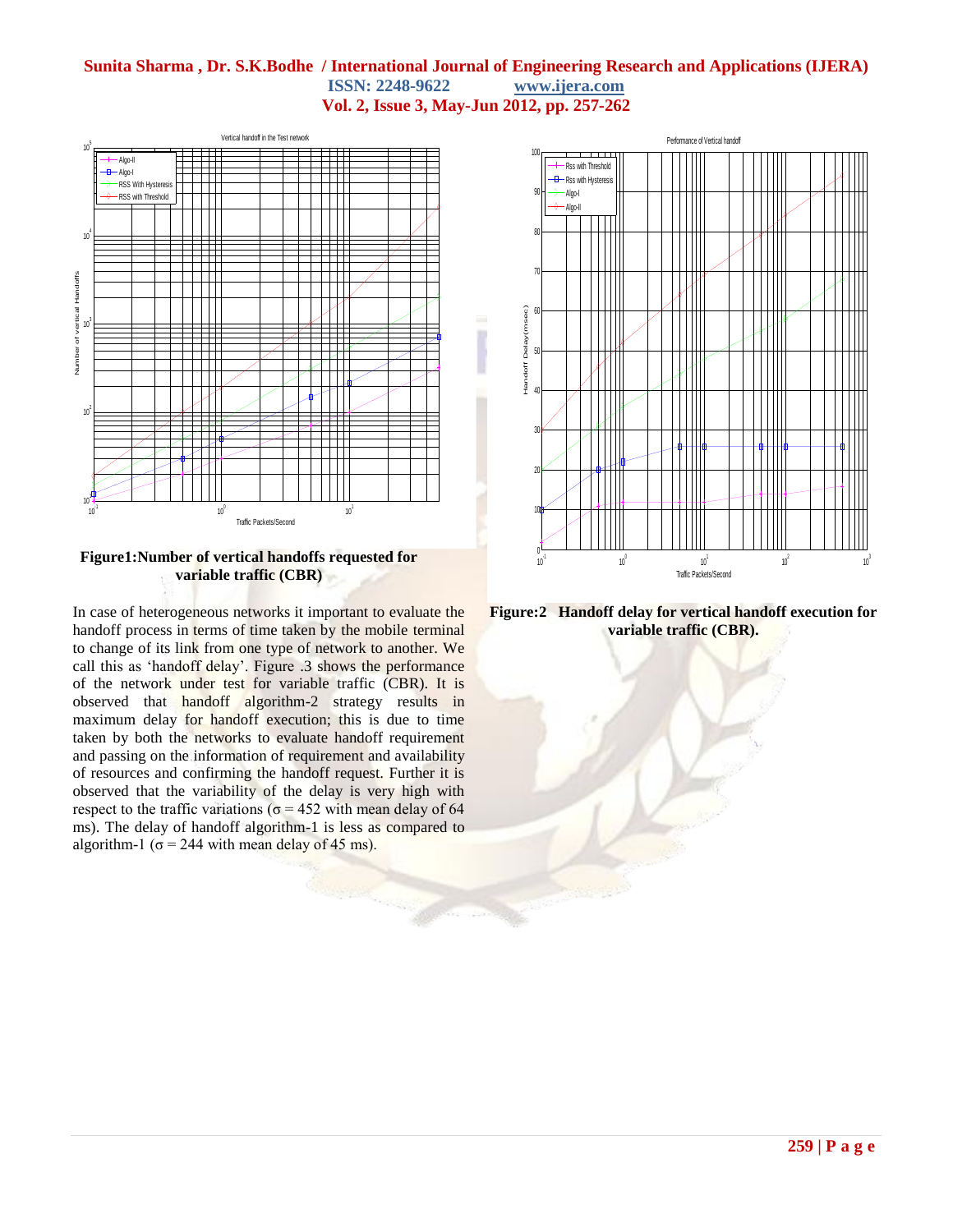### **Sunita Sharma , Dr. S.K.Bodhe / International Journal of Engineering Research and Applications (IJERA) ISSN: 2248-9622 www.ijera.com**





### **Figure 4: Dropping probability of vertical handoff for variable traffic (CBR)**

As it is well known the delay characteristics of RSS based handoff algorithms is less and variance is low[1] . We observe the same effect in our experiment. The RSS with hysteresis executes handoff with mean delay of 22 ms and with variance of 31. For RSS with Threshold, the mean handoff delay is 11 ms and variance of 17.

In this research we are targeting the performance of the network to support uninterrupted service to the user hence we selected dropping probability as the prime performance metrics.

In our simulation experiment we computed the dropping probability for four vertical handoffs in discussion. Figure 4 shows the simulation results CBR traffic. Since we have considered a high performance network, the resource capabilities are assumed to be sufficient to get best possible performance.

That is the underlay network (WLAN) has 100 access points in single overlay network with 10 base stations (GSM). The results indicated in figure4 for RSS based algorithms show the dropping probability as low as  $10^{-4}$  for RSS with hysteresis and  $3\times10^{-3}$  for RSS with Threshold for traffic of 10<sup>-1</sup> neckets nor second packets per second.

From figure 4 we observe that alogorithm-1 and algorithm-2 outperform the RSS based handoff algorithms. Algorithm-2 gives 100 times better performance than RSS based handoff algorithms and 10 time better performance than algorithm-1. [3]



#### **Figure 5: Number of Handoffs versus variable traffic (Self-similar Traffic)**

Present day networks have been demonstrating a shift in the traffic pattern, called 'self-similar' traffic. Figure .5 shoes the simulation results of the network under consideration for number of handoff requests generated if the traffic is self-similar one.

From Figure .5 we observe that the vertical handoffs under consideration results into less number of handoff requests generated as compared to CBR traffic.Figure .6 shows the delay

### **Table2: Comparison of Delay Characteristics**

|                   | <b>CBR</b> Traffic |          | Self-similar Traffic |          |
|-------------------|--------------------|----------|----------------------|----------|
|                   | Mean               | Variance | Mean                 | Variance |
| RSS with          | 11.62              | 17.6964  | 11                   | 29.42    |
| Threshold         | 5                  |          |                      |          |
| RSS with          | 22.75              | 31.92    | 22.37                | 54.83    |
| <b>Hysteresis</b> |                    |          |                      |          |
| Algo-I            | 45                 | 244.28   | 41.12                | 185.83   |
| $Algo-II$         | 64                 | 452.78   | 57.37                | 303.12   |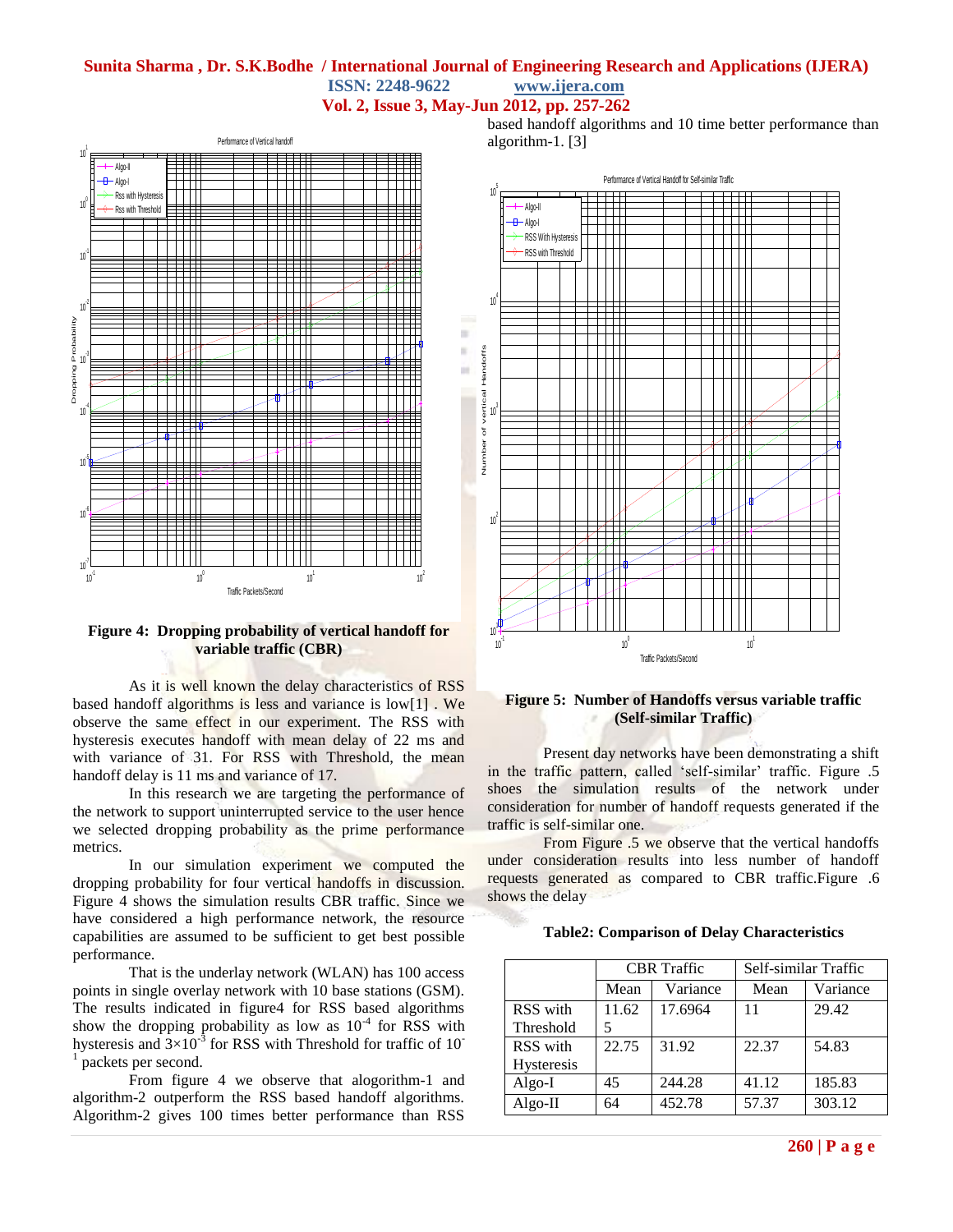### **Sunita Sharma , Dr. S.K.Bodhe / International Journal of Engineering Research and Applications (IJERA) ISSN: 2248-9622 www.ijera.com Vol. 2, Issue 3, May-Jun 2012, pp. 257-262**

 Performance of the network under test for four vertical handoff algorithms under self-similar traffic condition can be observed. It is observed that the delay characteristics are similar in nature as were observed in CBR traffic condition. The only difference is in the mean delay and variance values.







#### **Figure 7: Dropping probability of vertical handoff for variable traffic (Self-similar Traffic)**

Figure 7 shows the performance of the network for self-similar traffic in terms of dropping probability. It is observed that the dropping probability is less as compared to the values observed for CBR traffic. Table III shows the comparison of the two at traffic  $= 5$  packets per second.

**Table 3: Comparison of Dropping Probability (5 Packets per second)**

|                               | <b>CBR</b> Traffic | Self-similar<br>Traffic |
|-------------------------------|--------------------|-------------------------|
| RSS with<br>Threshold         | 0.0061             | 0.003                   |
| RSS with<br><b>Hysteresis</b> | 0.0025             | 0.0008                  |
| Algo-I                        | 0.00018            | 0.00006                 |
| $Algo-II$                     | 0.000016           | 0.000006                |

### **V. CONCLUSION**

To demonstrate the design of new context based handoff algorithm, the analysis and performance evaluation of CBSF vertical handoff, in which two variants have been designed and evaluated, has been presented first. Number of researchers dealt with the performance of vertical handoff for complexity, throughput, etc. In this research, the dropping probability and delay characteristics have been considered as the major